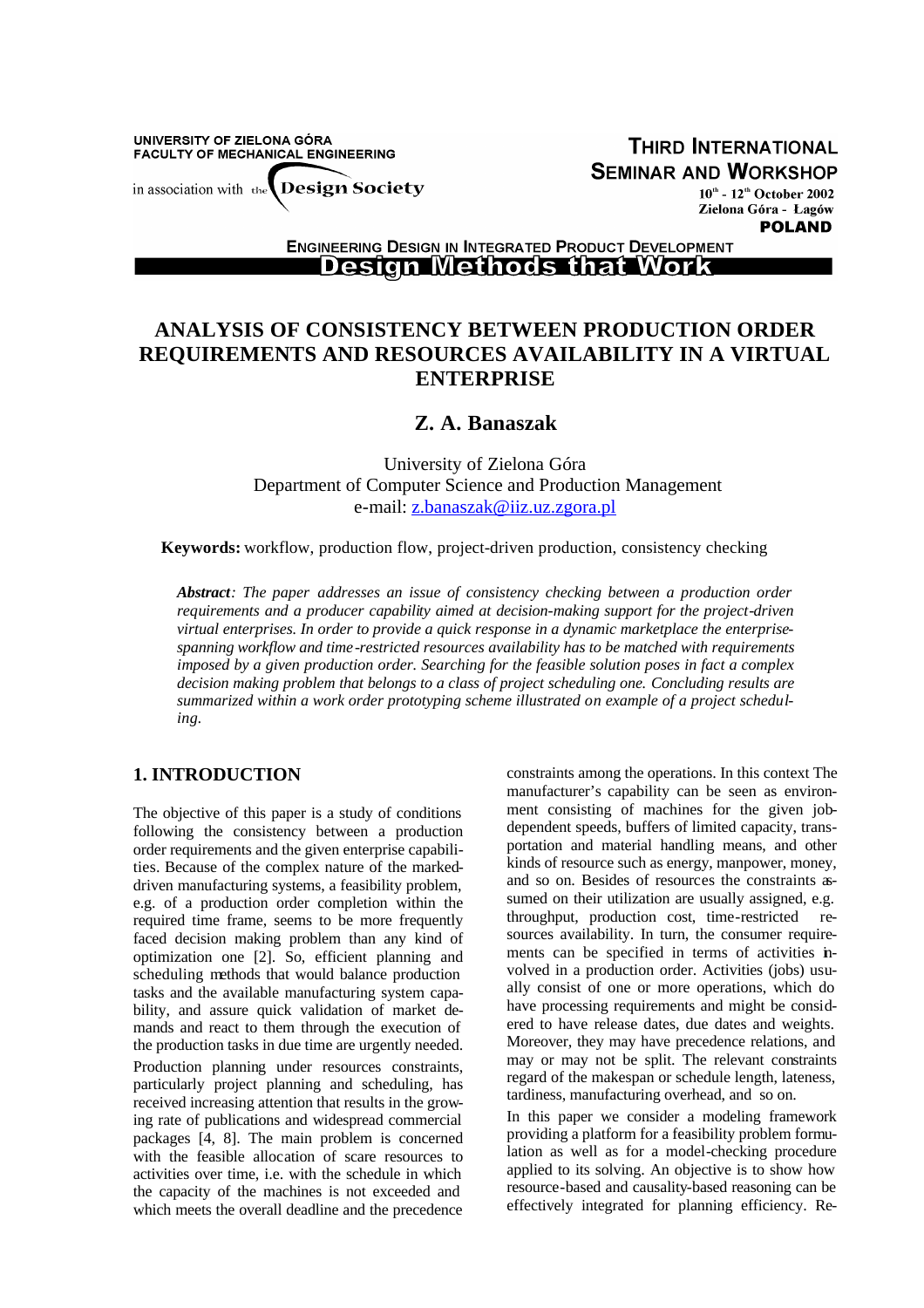source reasoning ensures that all the resources needed for the execution of an action are available for allocation [9]. Causal reasoning forces sufficient orderings among actions to achieve the goals and furthermore, determine the extend of concurrency possible in a plan. The proposed model is relevant in many practical situations those could be found in diverse industries such as automobile, home appliance, and software development, as well as in virtual organizations based on small and medium size enterprise networks.

The rest of the paper is organized as follows: Section 2 describes the modelling framework enabling a virtual enterprise prototyping The main problem is formulated in Section 3. In Section 4 an illustrative example of a virtual enterprise prototyping is provided. Some conclusions are presented in Section 5.

# **2. VIRTUAL ENTERPRISE PROTOTYPING**

Virtual enterprises (VEs) are generally defined as a way of organizing business activities, where different and independent partners exploit business opportunity to establish enterprise cooperation. In particular, the process of searching for the appropriate partners is the key to the successful information of the virtual enterprise, which comprises a group of loosely connected firms or service entities possessing certain core competences [5].

The business process in a VE starts with a customer order which in turn has to be decomposed into suborders, which are dispatched to the participants in the VE (that may be treated as subcontractors for a specific part or component). So, the arising problem is how to select a set of partners and how to distribute a customer's order among the partners of a network (e.g., prototype of routes for each order), so as to meet the customer's needs in terms of cost, quality and delivery time as well as enhance support for interoperability between component partners.

In this context an objective of the consistencychecking problem is to determine a feasible schedule of the customer order execution following constraints imposed by a workflow structure and resources availability constraints. In order to solve it any feasible variant (i.e., sub-network of activities) of the enterprise-spanning workflow has to be considered as a potential variant of the order completion. The workflow defines all possible paths through the business process, including the rules that define which paths should be taken and all actions that need to be performed [6]. So, in the case of a VE, the relevant workflow has to consist of many parts (sub-networks) belonging to particular partnerfirm-spanning workflows. In that sense a consistency-checking problem can be seen as a kind of multi-project scheduling one [7].

Therefore, the problem of a virtual enterprise prototyping can be seen as two folded, i.e. containing a crossorganizational workflow refinement made on the base of a set of participant enterprise workflows (a feasible, ignoring resources conflicts, causal plan of activities is generated), then post-processing of the feasible workflow to allocate the required resources without altering the causal structure of the plan.

Note an analogy to a project planning. For any customer order (treated as a project) a decision maker has to specify the all project-related information such as the individual tasks, the sequence in which the tasks need to be performed, how much of the tasks can be performed in parallel, and the resources, such as people, vehicles, storages, machines, money, to perform these tasks. The resultant project plan that shows which activity may be accomplished at which resource at which time frame has to match component workflows structure preserving activities and order they have to be executed. Such a sub-network of the set of workflow models can be treated then as a crossorganizational workflow model.



### **OUTPUT DATA**

#### *Fig. 1 Scheme of a VE prototyping*

The proposed scheme for VEs prototyping is shown in Fig.1. Following this scheme a feasible crossorganizational workflow (a causal plan of activities ordering) is refined for arbitrary selected variants of production routing and VE structure, respectively.

Then the workflow variant obtained is matched with a so-called map of resources availability specifying time periods the particular resources are available as well as amount and inventory cost. In the case a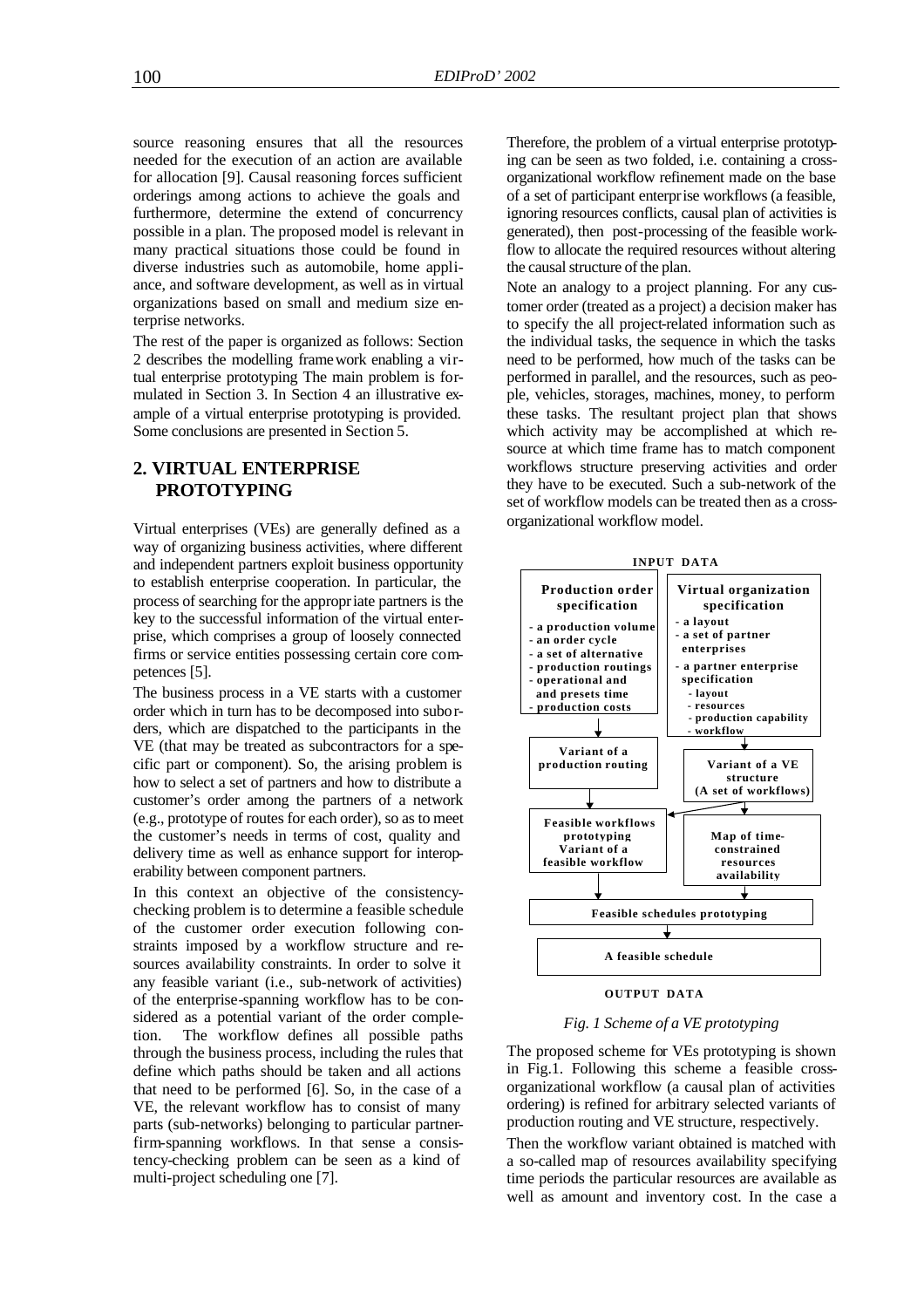feasible schedule there exists the consistency checking provides a process instance that can be carried out according to a set of values that determines the actual path through the workflow. Such an instance can be treated then as a feasible solution, i.e., a schedule matching the customer order requirements and the VE capability.

### **3. PROBLEM FORMULATION**

Given a virtual organization providing a given production capability while processing some other work orders. So, only a part of the production capability (specified by the resources availability of which is time-restricted) is available for use in the system. It means a set of partner enterprise workflows and a map of resources availability is assumed.

A given production order is specified by an acyclic project network  $G = (V,E)$  with fixed processing times assigned to each activity  $(i, j)$  ? E, and a given project makespan which is equivalent to a presumed completion time (the work order cycle). Each activity may be executed in one out of the set of  $M_{i,j}$ modes (system resources). Also, each activity may not be preempted and the mode once selected may not be changed.

The problem considered regards of finding of a makespan-feasible schedule that follows the constraints imposed by the precedence relations and by the time-constrained resources availability.

So, the above mentioned consistency checking problem can be formulated as a kind of the esourceconstraint multi-project feasibility problem, and can be mathematically formulated using a model where the objective is to keep one time criterion (mean project delay or multi-project duration) within the required time frame. Constraints ensure that every activity must start once, enforce the precedence relation between activities and that for each resource and each time instant, the resource demand of the activities that are currently in process does not exceed the available capacity of the renewable resources [7]. In general case the problem considered is NP-complete.

## **4. ILLUSTRATIVE EXAMPLE**

The problem considered belongs a class of multimode case problems of a project scheduling kind, where finding of a feasible solution is NP-complete [3]. In order to cope with the problem one may consider usage of the model-checking procedure [1]. By model checking we generally mean an algorithmic method by which a desired behavioral property of a system is verified over the model through exhaustive enumeration of all states reachable by the system and the behaviors that traverse through them [1].

Due to this approach some behavioral properties such as activity order preceding, non-overflowing

buffers capacity, and makespan including within the required time frame have to be checked comparing with the model representing the production flow. In order to avoid costly exhaustive states enumeration the properties verification are conducted only for states determined by events corresponding to the fork and/or joint type nodes in an activities network. In order to illustrate the approach proposed let us consider a virtual organization composed of a set of virtual enterprises  $\{S_i | i=1,...,n\}$  specified by a set of workflows  $\{WF_i \mid i=1,...,n\}$ . Consider a time horizon  $t<sub>h</sub>$  and a map of resources availability that specifies the periods the resources are available and their relevant amounts and costs. Assume a variant of the VE structure consists of three VEs and is specified by the workflows shown in Fig.2.





Consider a production order specified by alternative activity networks or production routings (e.g., determining a alternative technologies) shown in Fig.3.



*Fig. 3 A set of alternative production routings.* Consider the production routing  $PR_1$  where nodes correspond to activities associated to the fixed enter-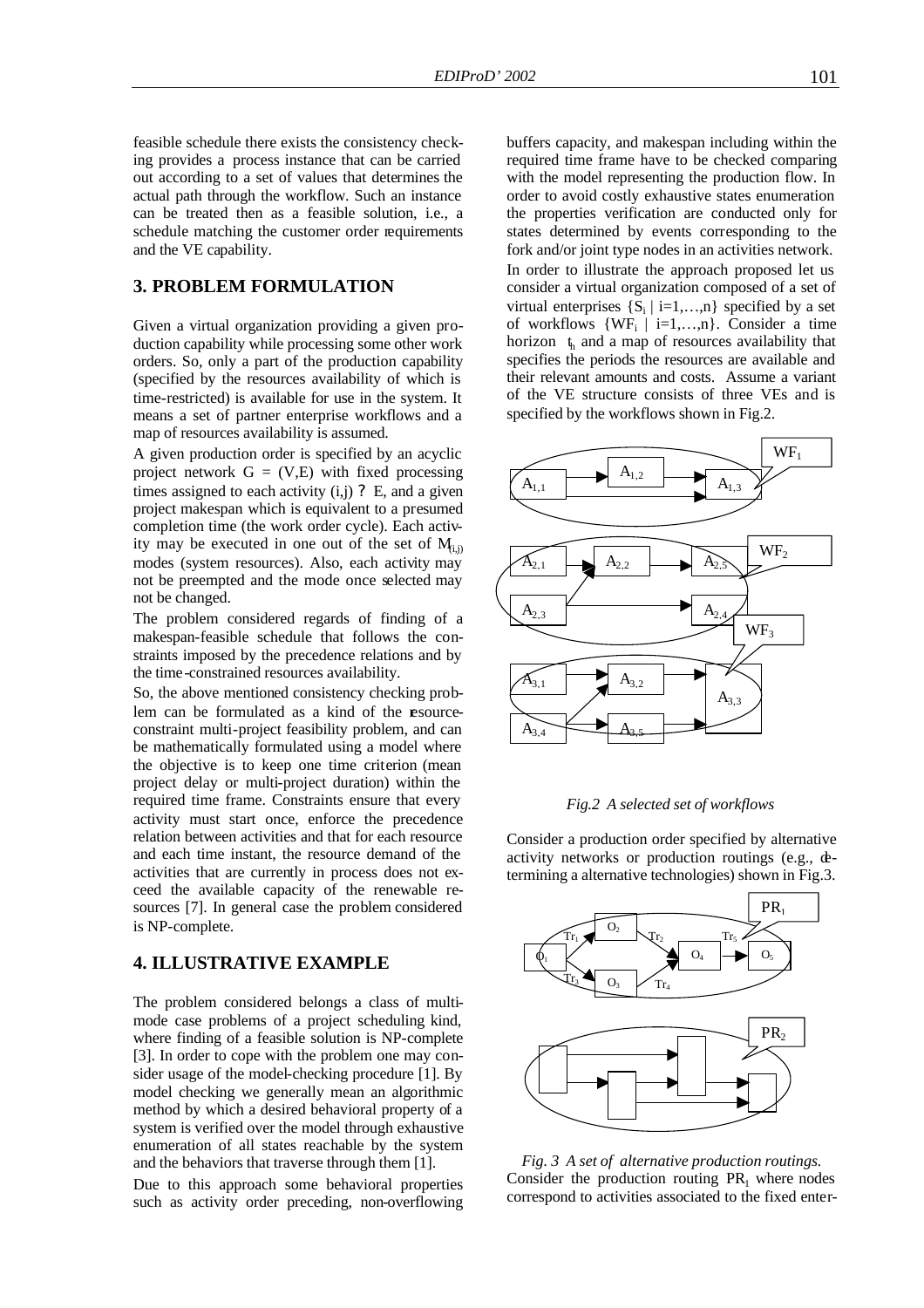.

prises (workplaces), while the arcs encompass  $x$ tivities responsible for transportation of items between workplaces. As a feasible workflow (the way of its refinement is shown in Fig.4) let us assume the activities network shown in Fig.5.

Note that both kind of the  $PR_1$  activities, e.g. manufacturing  ${O_1, O_2, ..., O_5}$ , and transportation  ${Tr_1,$  $Tr_2, \ldots, Tr_5$  are associated with operations responsible for their execution in the particular Ves.

So, in the case considered the workflows  $WF_1$ ,  $WF_3$ correspond to the goods manufacturing enterprises, and  $WF<sub>2</sub>$  encompasses the workflow of a kind of goods transportation company. So, the resultant cross-organizational workflow is composed of subnetworks of the workflows from Fig.1.



*Fig. 4 An example of the cross-organizational workflow refinement*



*Fig. 5 A variant of the feasible workflow.*

Assume the variant of resources allocation to activities of the feasible workflow from Fig. 5 as shown in Table 1. For the sake of simplicity the table does not consist a multi-mode option. Not-blanked cells determine the activity durations.

Due to the Critical Path Method (CPM), the critical path consists of the following activities:  $A_{1,1}$ -  $A_{1,2}$ - $A_{2,3}$ -  $A_{2,4}$ -  $A_{1,13}$ -  $A_{2,1}$ -  $A_{2,2}$ -  $A_{3,1}$ -  $A_{3,2}$ -  $A_{2,5}$ -  $A_{3,2}$ - $A_{3,3}$  and corresponds to the following production routing:  $R_1$ -  $R_2$ -  $R_6$ -  $R_6$ -  $R_1$ -  $R_5$ -  $R_5$ -  $R_3$ - $R_4$ -  $R_5$ -  $R_4$ - $R<sub>3</sub>$ . The critical path determines the minimum completion time of a project. In the case considered it is equal to 44 units of time.

It is assumed that an activity can begin as soon as its predecessor is finished, so the activities on the critical path have no float time, therefore, limited resources must be first assigned to those activities to avoid project delay.

Because each feasible workflow-based solution has to be checked whether the makespan consists within the target time frame while satisfying all the precedence and capacity constraints the critical path has to be checked, too.

In order to take into account the time constrained resources availability let as consider the Gantt's chart from Fig. 6. The shadow bars on the Gantt's chart depict the critical path. The dashed arrows emphasize the feasible solution.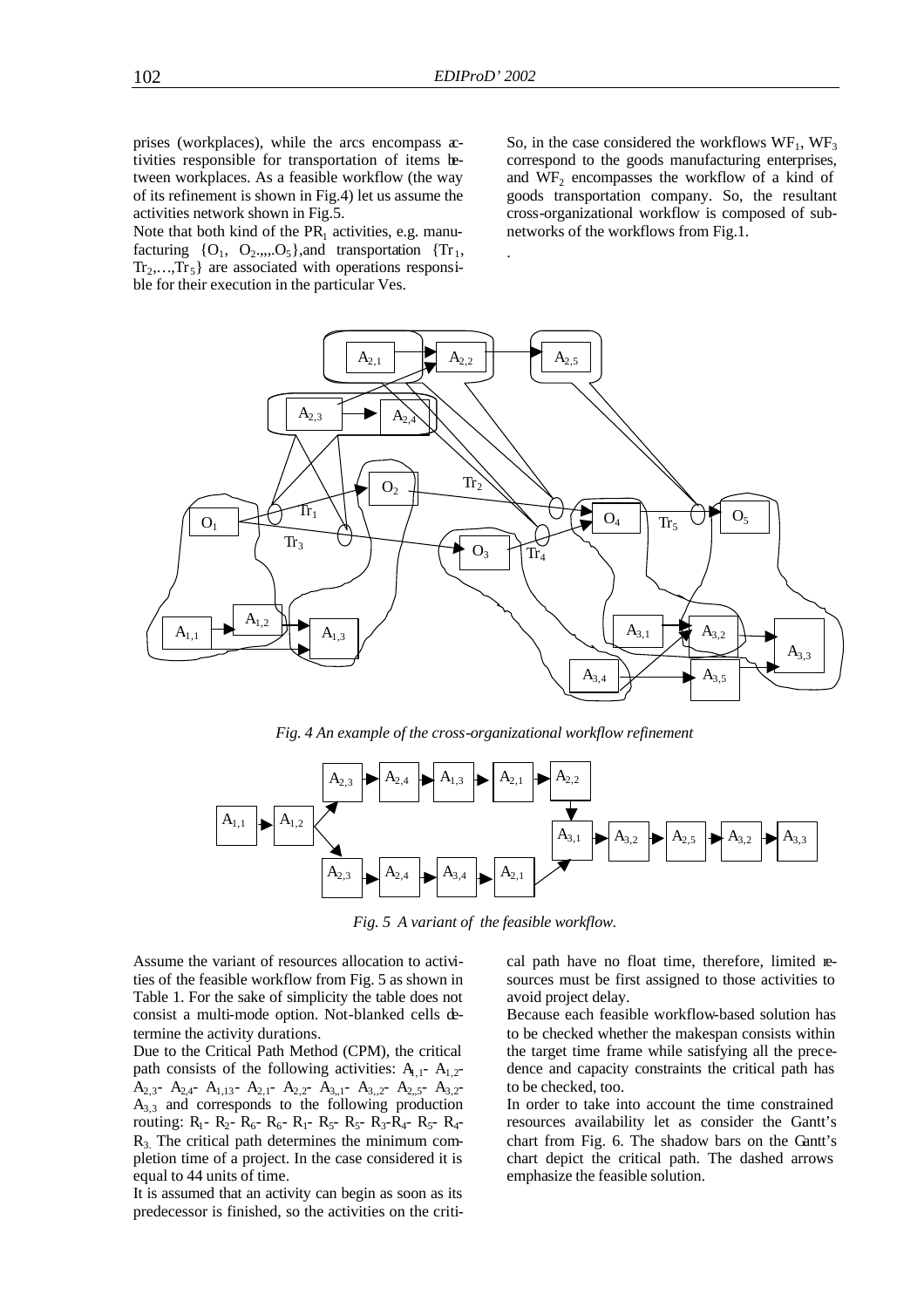

Table 1 *A variant of resources allocation to the network activities.*

 $R_i$  – the i-th resource



- the time slot the i-th resource is available within the time horizon  $t<sub>h</sub>$ 

#### *Fig. 6 Diagram of time-restricted system resources availability*.

So, the assumed resources capability of the VE within the given time horizon  $t<sub>h</sub>$ , is as shown in Fig.6. Checking the time slots each workplace (resource) is available within the time horizon and comparing to the activity times required the modelchecking procedure has to start.

**Step 1**. Determine the critical path and project length T1 without concerning the resource constraint and check whether it does not extend the assumed time  $t_h$ , i.e.,  $T_1$  ?  $t_h$ . Then obtain the feasible (taking into account resources availability constraints) schedule and the relevant project length  $T_2$ . Check whether  $T_2$ ?  $t_h$  holds.

In the case considered the critical path can be executed due to the assumed resources constraint, see the shadow bars in Fig. 6. So, the same procedure has to repeats for any path linking the joint and fork nodes of the activities network.

**Step. 2** Determine the path linking fork and joint nodes (first of all laying on the critical path determined, and then on paths examined), and check the resources availability within the period determined by the moments of the fork activity completion and the beginning of the joint activity. In the case a feasible schedule there exists repeat the Step 2 till the last unchecked path; else feasible schedule does not exist. In the consider case the state determined by the event corresponding to the path  $A_{2,3}$ -  $A_{2,4}$ -  $A_{3,4}$ -  $A_{2,1}$  and to the production routing  $R_6$ -  $R_6$ -  $R_3$ -  $R_4$  has to be scheduled within the period of time determined by moments  $t_y$  and  $t_x$ . For this state the time slots determining the resources availability from the routing  $R_6$ -  $R_6$ - $R_3$ -  $R_4$  has to be checked. In the case considered the time slots available on  $R_3$  are not enough to complete the path within the period  $t_y - t_x$ . So, the procedure has to repeats for another (if any) variant of the critical path activities allocation. The dashed arrows in Fig. 7 depict the order of the critical path, the another kind